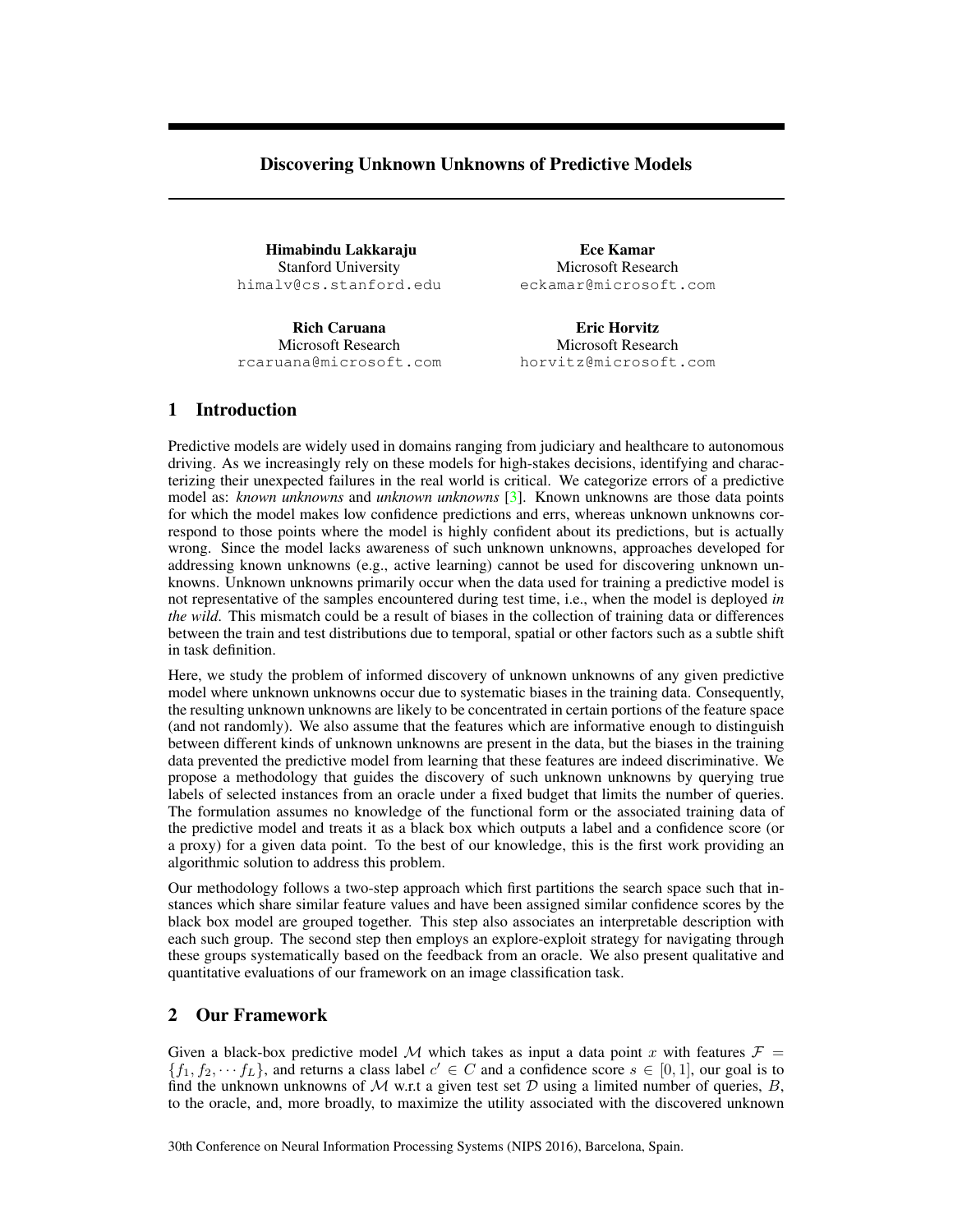unknowns. The discovery process is guided by a utility function, which not only incentivizes the discovery of unknowns unknowns, but also accounts for the costs associated with querying the oracle (e.g., monetary and time costs of labeling in crowdsourcing).

Although our methodology is generic enough to find unknown unknowns associated with all the classes in the test set, we formulate the problem for a particular class c, a *critical class*, where false positives are costly and need to be discovered [\[5\]](#page-4-1). Based on the decisions of the system designer regarding critical class c and confidence threshold  $\tau$ , our search space for unknown unknown discovery constitutes all of those data points in  $D$  which are assigned the critical class c by model  $M$ with confidence higher than  $\tau$ .

Our approach takes the following inputs: 1) A set of N instances,  $\mathcal{X} = \{x_1, x_2 \cdots x_N\} \subseteq \mathcal{D}$ , which were *confidently* assigned to the critical class c by the model  $M$ , and the corresponding confidence scores,  $\mathcal{S} = \{s_1, s_2 \cdots s_N\}$ , assigned to these points by  $\mathcal{M}$ , 2) An oracle o which takes as input a data point x and returns its true label  $o(x)$  as well as the cost incurred to determine the true label of  $x, \cos(x)$  3) A budget B on the number of times the oracle can be queried.

Our utility function,  $u(x(t))$ , for querying the label of data point  $x(t)$  at the  $t^{th}$  step of exploration is defined as:

<span id="page-1-0"></span>
$$
u(x(t)) = 1_{\{o(x_t) \neq c\}} - \gamma \times cost(x(t))
$$
\n(1)

where  $\mathbb{1}_{\{o(x_t)\neq c\}}$  is an indicator function which returns 1 if  $x(t)$  is identified as an unknown unknown, and a 0 otherwise.  $cost(x(t)) \in [0, 1]$  is the cost incurred by the oracle to determine the label of  $x(t)$ . Both the indicator and the cost functions in Equation [1](#page-1-0) are initially unknown and observed based on oracle's feedback on  $x(t)$ .  $\gamma \in [0, 1]$  is a tradeoff parameter which can be provided by the end user.

**Problem Statement:** Find a sequence of B instances  $\{x(1), x(2) \cdots x(B)\} \subseteq \mathcal{X}$  for which the cumulative utility  $\sum_{n=1}^{B}$ 

 $\sum_{t=1} u(x(t))$  is maximum.

Below, we present the two-phase approach that we propose to address this problem. First we present *Descriptive Space Partitioning* (DSP), which induces a similarity preserving partition on the set  $X$ . Then, we present a novel multi-armed bandit algorithm, which we refer to as *Bandit for Unknown Unknowns* (UUB), for systematically *searching* for unknown unknowns within the resulting groups while leveraging feedback from an oracle.

**Descriptive Space Partitioning** The goal of the DSP is to partition the instances in  $\mathcal{X}$  such that instances grouped together are likely to be *indistinguishable* w.r.t the model M and the feture set  $F$ . DSP creates groups that can be explored by our bandit algorithm, UUB, to discover regions with high concentrations of unknown unknowns. In addition, each group is associated with a descriptive pattern (details below) which can help us understand what kinds of instances are part of that group.

DSP takes as input a set of candidate patterns  $\mathcal{Q} = \{q_1, q_2, \dots\}$  where each  $q_i$  is a conjunction of (feature, value) pairs. Such patterns can be obtained by running an off-the-shelf frequent pattern mining algorithm such as Apriori  $[2]$  on  $\mathcal{X}$ . Each pattern characterizes or *covers* a group of one or more instances in  $X$ . For each pattern q, the set of instances that satisfy q is denoted by *covered by* $(q)$ , the centroid of such instances is  $\bar{x}_q$ , and their mean confidence score is  $\bar{s}_q$ .

Our partitioning objective minimizes dissimilarities of instances within each group, maximizes them across groups, and favors concise descriptions for each group. In particular, we define *goodness* of each pattern q in Q using the following metrics, where d and  $d^{\dagger}$  are standard distance measures defined over feature vectors of instances and their confidence scores respectively:

**Intra-partition feature distance:** 
$$
g_1(q) = \sum_{\{x \in \mathcal{X} : x \in covered_by(q)\}} d(x, \bar{x}_q)
$$

**Inter-partition feature distance:** 
$$
g_2(q) = \sum_{\{x \in \mathcal{X} : x \in covered_by(q)\}} \sum_{\{q' \in \mathcal{Q} : q' \neq q\}} d(x, \bar{x}_{q'})
$$

Intra-partition confidence score distance:  $g_3(q) = \sum$  ${s_i : x_i \in \mathcal{X} \land x_i \in covered_by(q)}$  $d'(s_i, \bar{s}_q)$ 

Inter-partition confidence score distance:  $g_4(q) = \sum$  $\{s_i : x_i \in \mathcal{X} \land x_i \in covered\_by(q)\}\$  $\sum$  ${q' \in \mathcal{Q}: q' \neq q}$  $d'(s_i, \bar{s}_{q'})$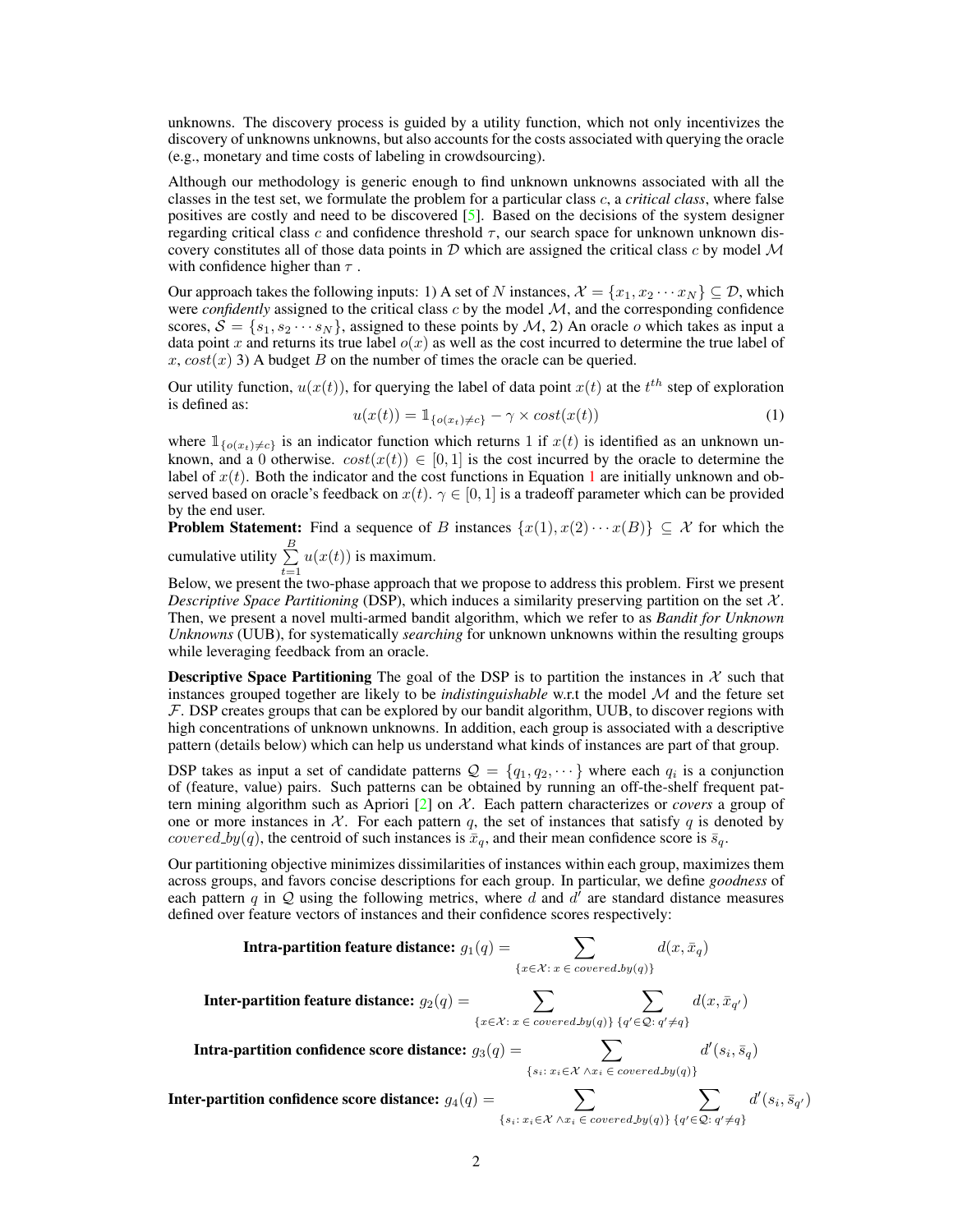**Pattern Length:**  $g_5(q) = size(q)$ , the number of (feature, value) pairs in pattern q

Given the sets X, S, a collection of patterns Q, and weight vector  $\lambda$  used to combine  $g_1$  through  $g_5$ , our goal is to find a set of patterns  $\mathcal{P} \subseteq \mathcal{Q}$  such that it covers all the points in X and minimizes the following objective:

<span id="page-2-0"></span>
$$
\min \sum_{q \in Q} f_q \left( \lambda_1 g_1(q) - \lambda_2 g_2(q) + \lambda_3 g_3(q) - \lambda_4 g_4(q) + \lambda_5 g_5(q) \right) \tag{2}
$$
\n
$$
\text{subject to} \sum_{q: x \in covered \, by (q)} f_q \ge 1 \, \forall x \in \mathcal{X}, \text{ where } f_q \in \{0, 1\} \, \forall q \in \mathcal{Q}
$$

This formulation is identical to that of a weighted set cover problem which is NP-hard [\[7\]](#page-4-3). We employ a strategy which greedily selects patterns with maximum coverage-to-weight ratio at each step (Refer Appendix [\[8\]](#page-4-4) for a detailed pseudocode), thus resulting in a ln N approximation guar-antee [\[7\]](#page-4-3). This process is repeated until no instance in X is left uncovered. In case of instances in X which are covered by multiple patterns, ties are broken by assigning it to the group with the closest centroid.

Multi-armed Bandit for Unknown Unknowns The output of the first step of our approach, DSP, is a set of K groups  $\mathcal{P} = \{p_1, p_2 \cdots p_K\}$  such that each group  $p_j$  clusters together data points that are *indistinguishable* w.r.t the model  $\mathcal M$  and feature space  $\mathcal F$ . The partitioning, however, does not guarantee that data points in a group are identical and each group has an unobservable concentration of unknown unknown instances. The goal of the second step of our approach is to compute an exploration policy over these groups such that it maximizes the overall utility of the discovery of unknown unknowns.

We formalize this problem as a multi-armed bandit problem and propose an algorithm which decides what group should be queried at each step (Refer Appendix  $\lceil 8 \rceil$  for detailed pseudocode). In this formalization, each group  $p_i$  corresponds to an arm j of the bandit. At each step, the algorithm strategically picks a group (details below) and then randomly samples a data point from that group without replacement and queries its true label from the oracle. Since querying the data point reveals whether it is an unknown unknown, the point is excluded from future steps. In the first  $K$  steps, the algorithm samples a point from each group. Then, at each step  $t$ , the algorithm chooses a group which maximizes  $\bar{u}_t(i) + b_t(i)$  and then samples a point randomly from it.  $\bar{u}_t(i)$  denotes the empirical mean utility (reward) of the group i at time t, and  $b_t(i)$  represents the uncertainty over the estimate of  $\bar{u}_t(i)$ .

Our problem setting has the characteristic that the expected utility of each arm is non-stationary; querying a data point from a group changes the concentration of unknown unknowns in the group and consequently changes the expected utility of that group in future steps. Therefore, stationary MAB algorithms such as UCB [\[4\]](#page-4-5) are not suitable. A variant of UCB, *discounted UCB*, addresses the non-stationary settings and can be used as follows to compute  $\bar{u}_t(i)$  and  $b_t(i)$  [\[6\]](#page-4-6).

$$
\bar{u}_t(i) = \frac{1}{N_t(\vartheta^i_t, i)} \sum_{j=1}^t \vartheta^i_{j, t} u(x(j)) \mathbbm{1}_{A_j = i}, \ b_t(i) = \sqrt{\frac{2 \log \sum_{i=1}^K N_t(\vartheta^i_t, i)}{N_t(\vartheta^i_t, i)}}, N_t(\vartheta^i_t, i) = \sum_{j=1}^t \vartheta^i_{j, t} \mathbbm{1}_{A_j = i}
$$

The main idea of Discounted UCB is weighing recent observations more to account for the nonstationary nature of the utility function. If  $\vartheta_{j,t}^i$  denotes the discounting factor applied at time t to the reward obtained from arm i at time  $j < t$ ,  $\vartheta_{j,t}^{i} = \gamma^{t-j}$  in the case of discounted UCB, where  $\gamma \in (0,1)$ .

The discounting factor of Discounting UCB is designed to handle arbitrary changes in the utility distribution, whereas the way the utility of a group changes in our setting has a certain structure: The utility estimate of arm  $i$  only changes when the arm is queried and the magnitude of the change corresponds to the influence of a single data point in the size of the group,  $\mathcal{N}_i$ . Using this observation, we can customize the calculation of  $\vartheta_{j,t}^i$ :

$$
\vartheta_{j,t}^{i} = (\mathcal{N}_{i} - \sum_{l=1}^{t} \mathbb{1}_{A_{l}=i}) / (\mathcal{N}_{i} - \sum_{l=1}^{j} \mathbb{1}_{A_{l}=i})
$$
\n(3)

The value of  $\vartheta_{j,t}^{i}$  is inversely proportional to the number of pulls of arm i during the interval  $(j, t)$ .  $\vartheta_{j,t}^i$  is 1, if the arm is not pulled during this interval, indicating that the expected utility of i remained unchanged.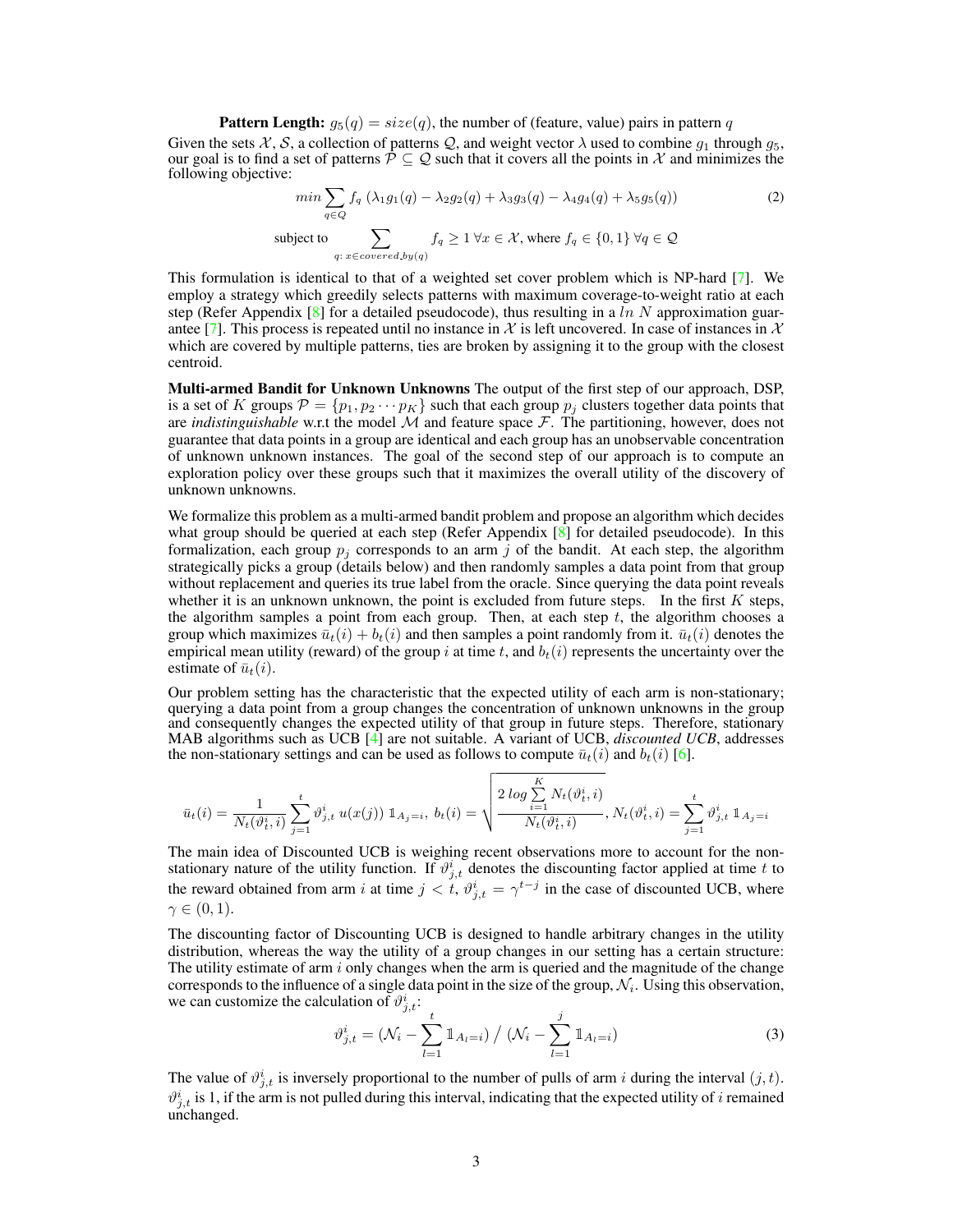

<span id="page-3-1"></span>Figure 1: (a) Quantitative evaluation of our framework on image data (b) Illustration of our methodology on image data.

#### 3 Experimental Evaluation

We evaluate our framework<sup>[1](#page-3-0)</sup> on a set of 25K cat and dog images  $[1]$ . We use this data set to assess whether our framework can recognize unknown unknowns that occur when semantically meaningful sub-groups are missing from the training data. To this end, we split the data equally into train and test and bias the training data such that it comprises only of images of dogs which are black, and cats which are not black. We set the class label *cat* to be the critical class in our experiments. We use super-pixels obtained from the first max-pooling layer of Google's pre-trained Inception neural network  $[10, 9]$  $[10, 9]$  $[10, 9]$  as the feature set. Each image is represented with a feature vector comprising of 1's and 0's indicating the presence or absence of the corresponding super pixel. We experiment with multiple predictive models: decision trees, SVMs, logistic regression, random forests and neural network. Due to space constraints, we present results for decision trees as model  $M$  but detailed results for all the other models are included in the Appendix [\[8\]](#page-4-4). We set confidence threshold  $\tau$  to 0.65 to construct our search space  $\mathcal X$ . The cost is 1 for all instances (uniform cost) and the budget  $B$ is set to 20% of all the instances of the set X through out our experiments. We search the parameter space using coordinate descent to find parameters which result in the minimum value of the objective function defined in Eqn. [2.](#page-2-0) Further, the results presented for UUB are all averaged across 100 runs. **Quantitative Analysis** We compare the performance of our complete pipeline ( $\text{DSP} + \text{UUB}$ ) is to other end-to-end heuristic methods we devised as baselines (Refer Appendix [\[8\]](#page-4-4) for a comprehensive evaluation of each phase of the pipeline). We compare the cumulative regret of our framework to several baselines: 1) Random sampling: Randomly select B instances from set  $X$  for querying the oracle. 2) Least average similarity: For each instance in  $\mathcal{X}$ , compute the average Euclidean distance w.r.t all the data points in the training set and choose  $B$  instances with the largest distance. The idea is that instances dissimilar to those encountered during the training of the model could potentially be unknown unknowns. 3) Least maximum similarity: Compute minimum Euclidean distance of each instance in  $X$  from the training set and choose B instances with the highest distances. 4) Most uncertain: Rank the instances in  $X$  in increasing order of the confidence scores assigned by the model M and pick the top B instances. Figure  $1(a)$  $1(a)$  shows the cumulative regret of our framework and the baselines for the image data. Our framework achieves the least cumulative regret of all the strategies.

Qualitative Analysis Figure [1\(](#page-3-1)b) presents an illustrative example of how our methodology explores three of the groups generated for the image data set. Our partitioning framework associated the super pixels shown in the Figure with each group. Examining the super pixels reveals that groups 1, 2 and 3 correspond to the images of white chihuahuas (dog), white cats, and brown dogs respectively. The plot shows the number of times these groups have been *played* by our bandit algorithm. The figure shows that group 2 is selected very few times compared to groups 1 and 3 — because white cat images are part of the training data for our predictive models and there are not many unknown unknowns in this group. On the other hand, white and brown dogs are not part of the training data and the algorithm explores these groups often. Figure  $1(c)$  $1(c)$  also indicates that group 1 was explored often during the initial steps but not later on. This is because there were fewer unknown unknowns in that group and the algorithm had exhausted all of them after a certain number of plays.

<span id="page-3-0"></span><sup>1</sup>Detailed experiments on other tasks such as sentiment detection, subjectivity analysis, domain adaption are in Appendix [\[8\]](#page-4-4)